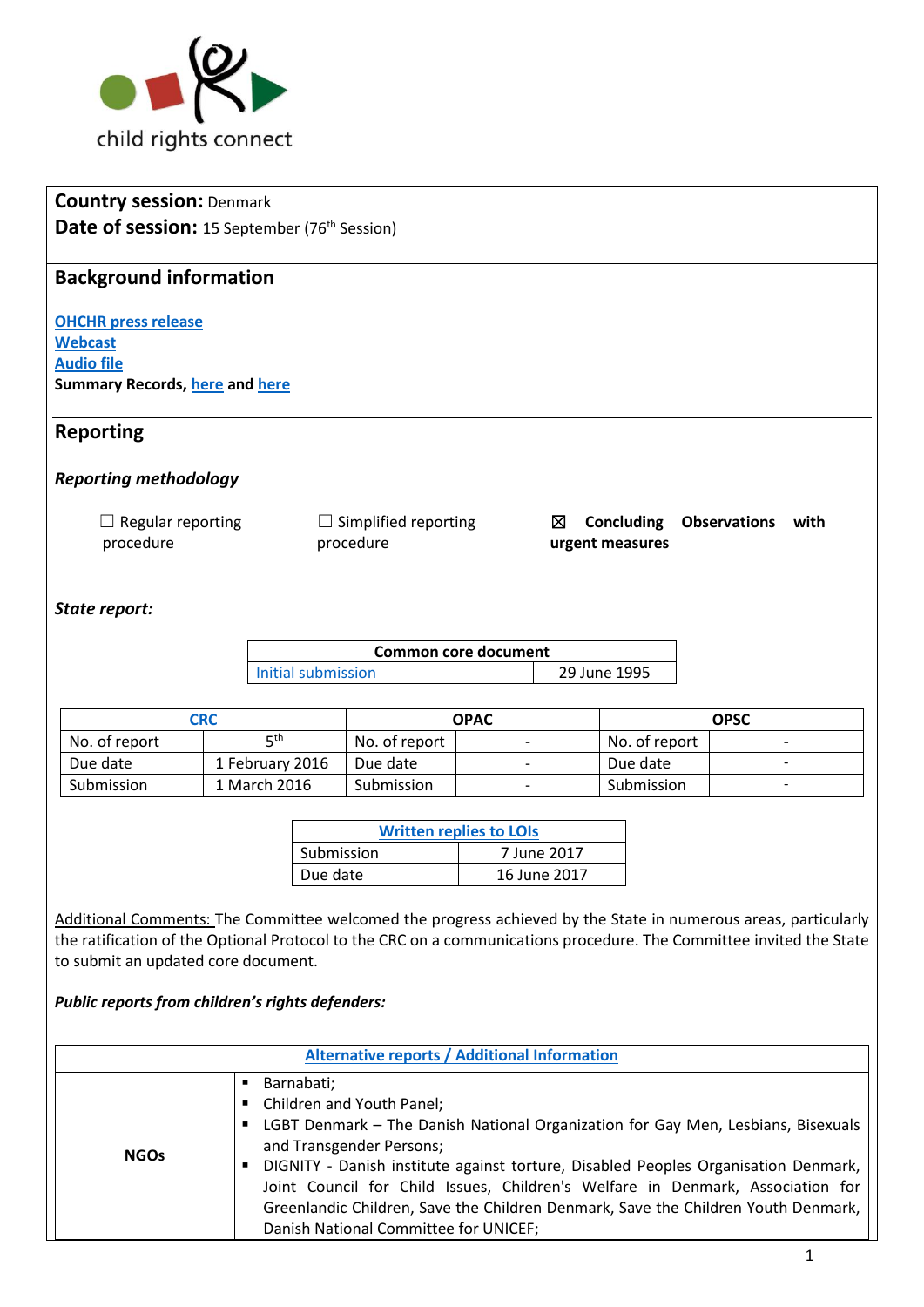

|              | <b>Global Detention Project;</b>                   |  |
|--------------|----------------------------------------------------|--|
|              | Intact Denmark;                                    |  |
|              | Refugees Welcome;                                  |  |
|              | Stop IGM;                                          |  |
|              | • MIO - Independent Children's Rights Institution. |  |
| <b>NHRIS</b> | Danish Institute for Human Rights;                 |  |
|              | Danish National Council for Children;              |  |
|              | • The Parliamentary Ombudsman.                     |  |

# **State delegation**

Large high level and multisectoral delegation led by Mr. Carsten Staur, Permanent Representative of Denmark to the UN in Geneva. Mr. Staur was supported by representatives of the Ministry for Children and Social Affairs, Ministry of Justice, National Agency for Education and Quality, Ministry of Education, Danish Immigration Service, Ministry of Immigration and Integration of Denmark, Greenlandic Ministry of Social Affairs, Family, Gender Equality and Justice, Faroese Foreign Service, Faroese Ministry of Social Affairs, the Permanent Mission of Denmark to the UN in Geneva.

## **Committee's Task Force members**

| Name & Last Name    | Country |
|---------------------|---------|
| Mr. Hatem KOTRANE   | Tunisia |
| Mr. Bernard GASTAUD | Monaco  |
| Mr. Cephas LUMINA   | Zambia  |
| Ms. Mikiko OTANI    | Japan   |

### **Dialogue description**

### i. Character of the dialogue

The atmosphere during the session was cooperative and constructive. The quality of the dialogue was well coordinated and the State delegation provided detailed and honest answers to the Committee members' questions.

### ii. General assessment made by the Committee

The Committee welcomed with appreciation the comprehensive report submitted by Denmark and expressed its confidence in Denmark's willingness and commitment to realize the rights of children. However, the Committee remained concerned about the lack of incorporation of the Convention and its Optional Protocols into domestic law as well as about the low awareness and understanding of the Convention, including and especially children's knowledge thereof. The Committee stressed the need for sufficient measures to strengthen the rights of children with disabilities, and while noting that the standard of living in mainland Denmark was significantly high, the Committee also emphasized the need for increased endeavours to reduce child poverty in Greenland and in the Faroe Islands.

### iii. Main issues discussed:

**Legislation, policies and strategies:** The Committee raised its concerns about the fact that the Convention was not incorporated into domestic law and reiterated its previous recommendations to enact a rights-based Child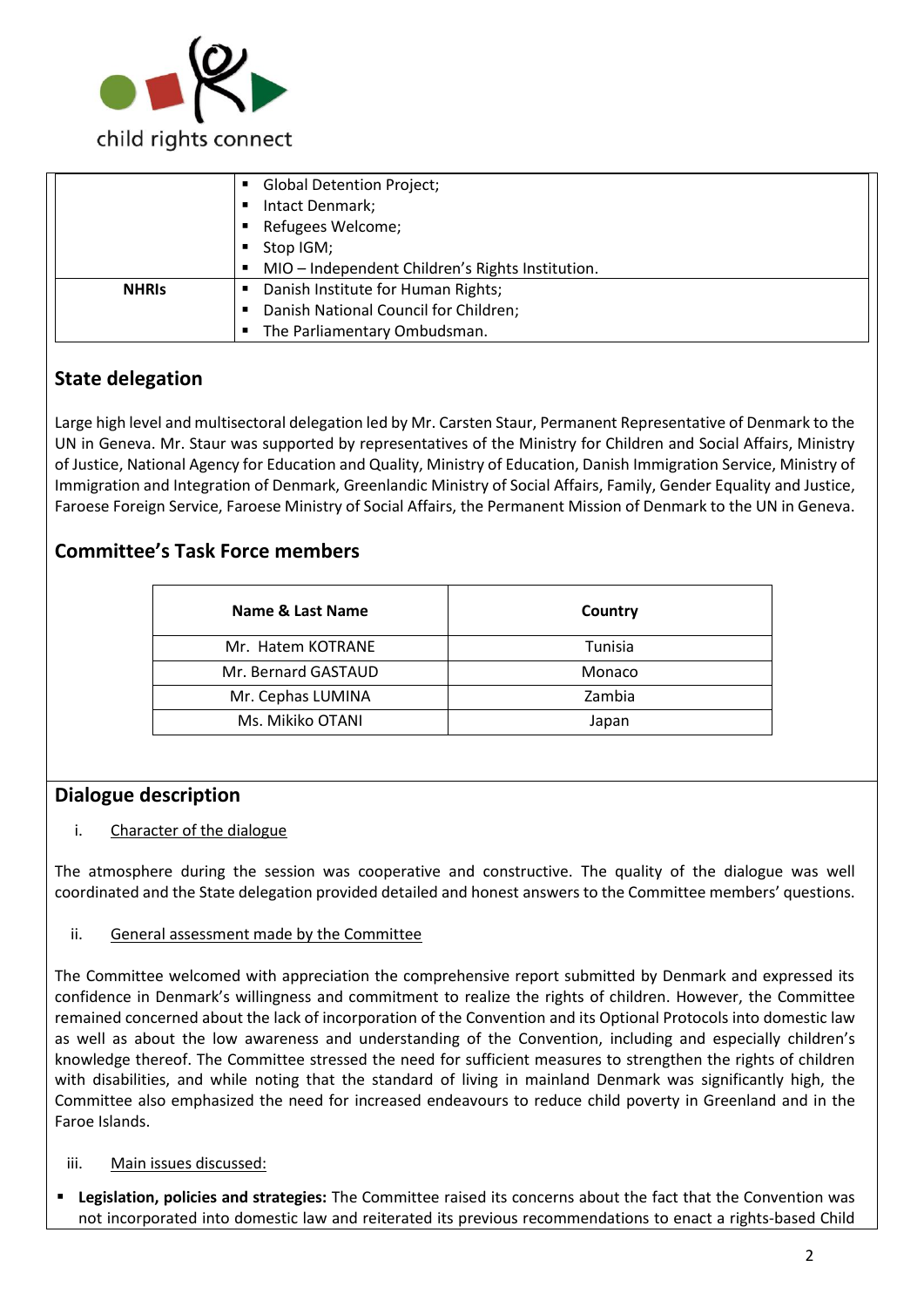

Act encompassing all rights under the Convention, as well as to implement a harmonized and comprehensive national plan of action for the realization of children's rights. Committee members also asked whether there were any mechanisms in place for defining policies on children's rights and for follow-up procedures of UN treaty body recommendations. The delegation replied that the country had a robust system encompassing a solid foundation for the protection of children's rights. Therefore, a specific plan of action for the implementation of the Convention was not needed. Rather, action plans were used as effective tools in areas and concerning matters which so required.

- **Use of force against children in alternative care facilities, psychiatric wards, and asylum centres:** The Committee expressed its deep concerns about the use of force against children in these various institutions and inquired what measures the State was taking to address and monitor the issue. In its reply, the delegation highlighted the adoption of a new act on the enhancement of the rights and the integrity of children in alternative care as well as the enactment of a new code relating to migrants and refugees, which established that the use of force on migrant and refugee children could not be more extensive than on other children. On this note, the delegation explained that while physical force and coercive means were used only in exceptional circumstances – such as when a child is a danger to her/himself or others – and solely as a measure of last resort, humiliating and degrading treatment was absolutely prohibited. It further held that instances of use of force must be registered, and the child be given the opportunity to state his/her version of the incidence in question.
- **Trafficking of children:** The Committee inquired what is being done to ensure that a children's rights based approach was promoted and implemented when dealing with child victims of trafficking. Committee members also asked about measures taken to prevent that children, and in particular unaccompanied children, fall victim for trafficking. The delegation replied that education and training of officials on the exploitation of particularly vulnerable persons was ongoing and that guidelines on the treatment of victims of trafficking, including minors, had been developed. The delegation also explained that victims were offered specialized support within criminal procedures.
- **Children deprived of a family environment**: The Committee voiced its concerns about the high number of children who were placed in alternative care institutions. Committee members put emphasis on children with disabilities and inquired information about efforts made to strengthen family-based care and the foster care system in order to reduce the institutionalization of children. The delegation replied that it was preferable – and hence a priority for the Government – to place children in foster care, including children with greater needs, such as children with disabilities. To enhance the foster care system, all foster families underwent a mandatory course prior to the placing of a child, and once a child had been placed in a home, supervision of the care was conducted. When necessary, training was provided for and undertaken by the foster families.

### **Recommendations of the Committee**

In its [Concluding Observations,](http://tbinternet.ohchr.org/_layouts/treatybodyexternal/Download.aspx?symbolno=CRC%2fC%2fDNK%2fCO%2f5&Lang=en) the Committee drew attention to the need of **urgent measures** concerning the following 6 areas:

**EXECT ADDET SEXUAL ADDET SEXUAL ADDET SEXUAL SEXUAL SEXUAL SEXUAL SEXUAL SEXUAL ADDETS SEXUAL FORM SHIPS SEXUAL NITH** regards to the situation in Greenland, where sexual exploitation and abuse of children was particularly high, the Committee recommended the State to speed up court proceedings and to expand the use of video questioning of child victims. The State should continue the development of programmes and policies for the prevention, recovery and social reintegration of child victims and ensure that professionals working with or for children are specialized on identifying cases of sexual abuse against children. The State should also ensure that children, at all levels of school and in media, have access to information on reporting of instances of sexual abuse.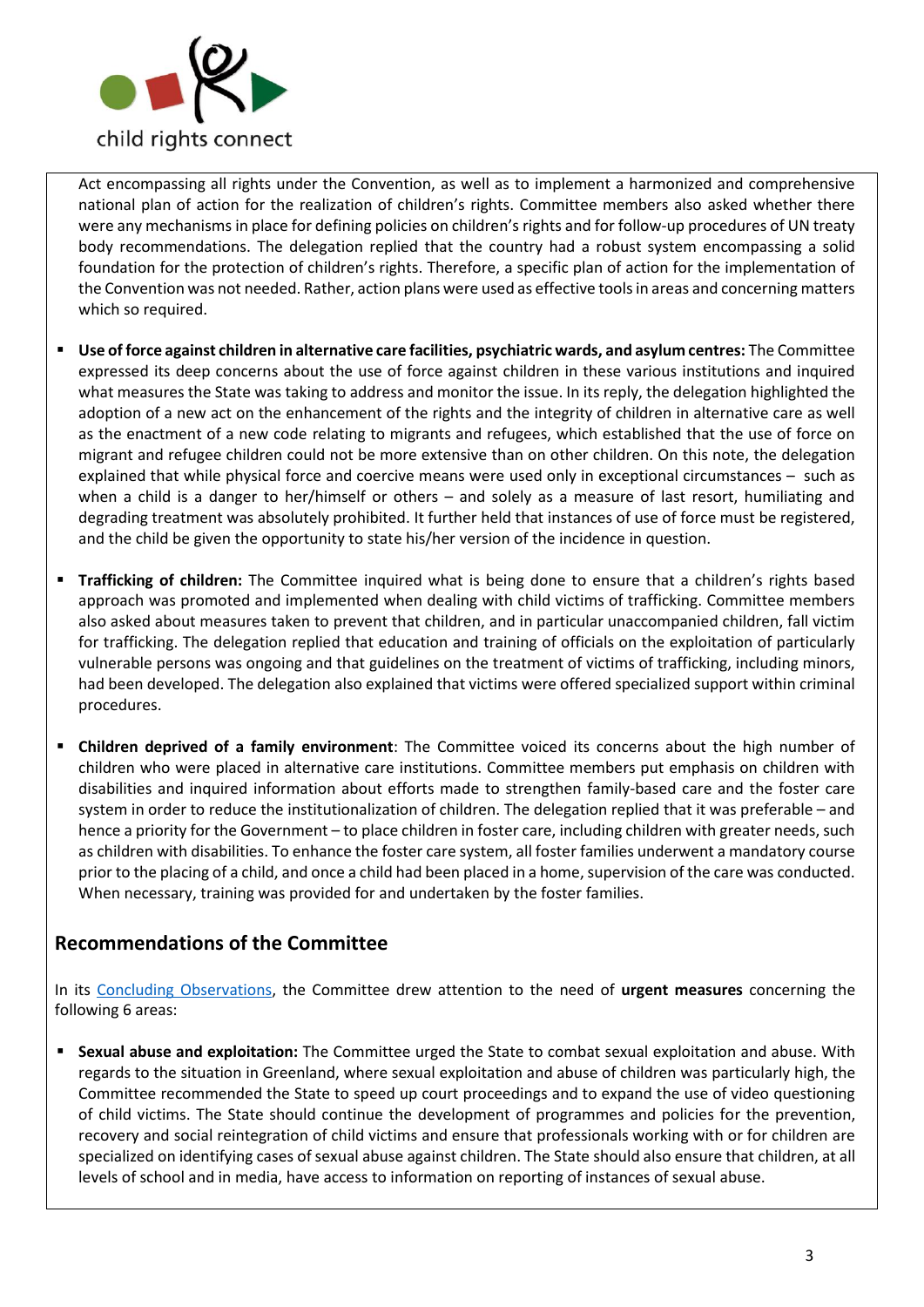

- **Children deprived of a family environment**: The Committee recommended the State to further facilitate familybased care and enhance the foster care system with a view to reduce the institutionalization of children, with specific attention to children with disabilities. The State should ensure that institutionalized children are not frequently moved from one institution to another, increase the capacities of municipalities and ensure that sufficient resources are allocated to child protection services and alternative care centres in every municipality. In addition, the State should strengthen regulations on the use of restraint and train staff in alternative care facilities. It should also establish anonymous and accessible complaints mechanisms for children in institutions, and increase regular, independent and unannounced monitoring visits of all alternative care institutions and homes.
- **Children with disabilities**: The Committee urged the State to adopt a human rights-based approach to disability and to set up a comprehensive strategy for the inclusion of children with disabilities. Furthermore, the Committee recommended the State to ensure that children with disabilities were not forcibly hospitalized or institutionalized, without exception. Rather, the State should provide those children with assistance in a community care environment. Furthermore, the State should not make any additional cuts to the budget which might impede the rights of children with disabilities, it should increase comprehensive measures to develop inclusive education, and facilitate access to public facilities. As has been recommended by the CRPD Committee, the State should also recognize the right of all deaf children to learn and communicate in Danish Sign Language. Lastly, the State should speedily develop and adopt guidelines for the prevention and detection of violence and sexual abuse against children with and without disabilities.
- **Standard of living:** The Committee recommended the State to reintroduce the 2013 poverty line, to refrain from further restricting social benefits, and to allocate adequate social benefits to reduce child poverty. In addition, the State should develop specific poverty reduction measures for children in Greenland by attempting to reduce the high level of unemployment among family breadwinners, and undertake specific reduction measures for children on the Faroe Island by paying particular attention on single parent families. The State should also conduct targeted consultations with families, children and children's rights civil society organizations on the issue of child poverty.
- Asylum-seeking and refugee children: The Committee urged the State to refrain from placing asylum seeking children and their families who await deportation in detention and to establish monitoring mechanisms on the situations of vulnerable individuals and groups in receiving countries after their deportation, and act upon reports of torture and ill-treatment. The State should further train law enforcement personnel, social workers and immigration personnel on identification of victims or girls at risk of FGM with a view to ensure that they are not subjected to *refoulement* and likewise put into place complaint mechanisms for girls who fear they will become victim of FGM. The best interest of the child should be a primary consideration in all decisions in immigration cases, and hearings of children should be introduced. Furthermore, sufficient measures should be taken to ensure the principle of family unity for children in need of international protection, the capacities and number of personnel specialized in children with mental health issues should be increased, full access to health care should be provided, and equal access to social protection should be ensured to children whose asylum claim have been denied.
- **Unaccompanied children:** The Committee recommended the State to ensure that no children are placed in detention and to attempt to place children in child-friendly accommodation instead of asylum centres. Moreover, the State should establish sufficient safeguards, including adequate surveillance personnel that are aware of the number and names of unaccompanied children in the asylum centres to ensure that those children do not disappear from these centres. Endeavours to search for children who have so far disappeared should be intensified and offenders involved adequately prosecuted and punished. The State should also ensure that children's asylum claims are speedily assessed.